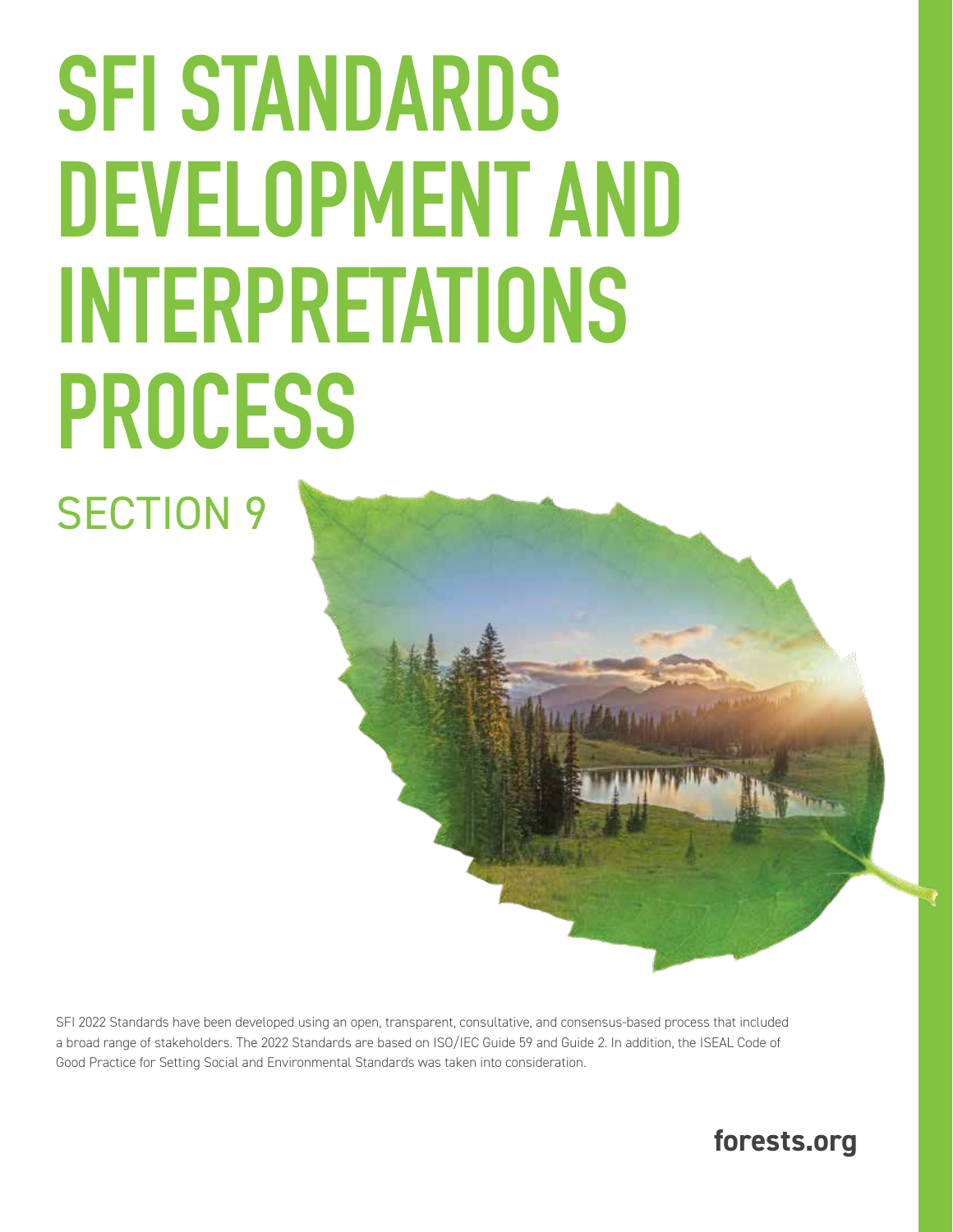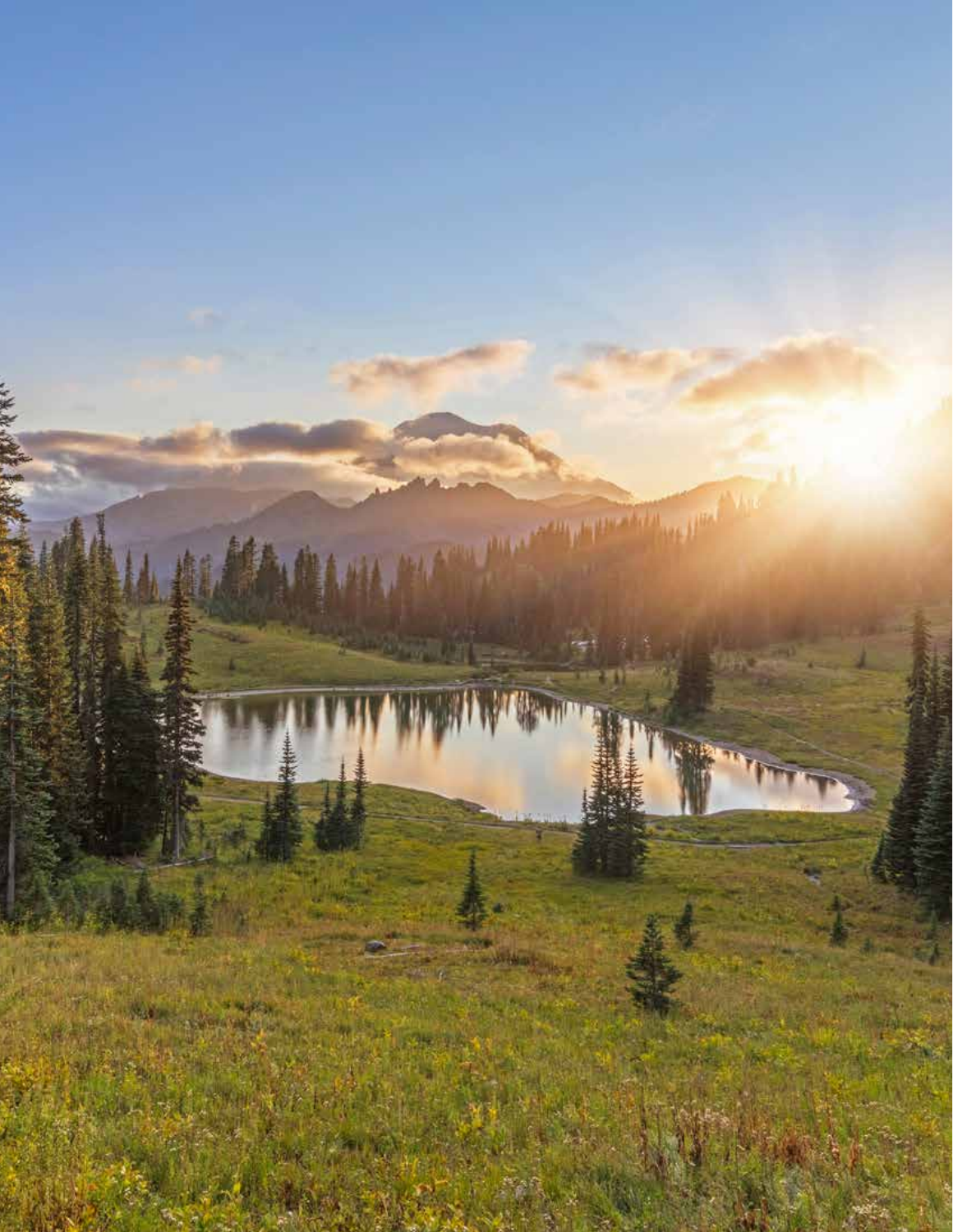## SFI STANDARDS DEVELOPMENT AND INTERPRETATIONS PROCESS

| PART 1: PROCEDURES FOR SFI STANDARDS REVISION  | 2              |
|------------------------------------------------|----------------|
| 1.1 NORMATIVE REFERENCES                       | $\overline{2}$ |
| 1.2 SFI STANDARDS-SETTING PRINCIPLES           | $\overline{2}$ |
| 1.3 ROLES AND RESPONSIBILITIES                 | $\overline{2}$ |
| 1.4 PROCEDURES                                 | 4              |
| PART 2: SFI STANDARDS REVISION PROCESS TABLE 1 | 7              |
| PART 3: SFI STANDARDS REVISION PROCESS TABLE 2 | 8              |
| PART 4: INTERPRETATIONS                        | 8              |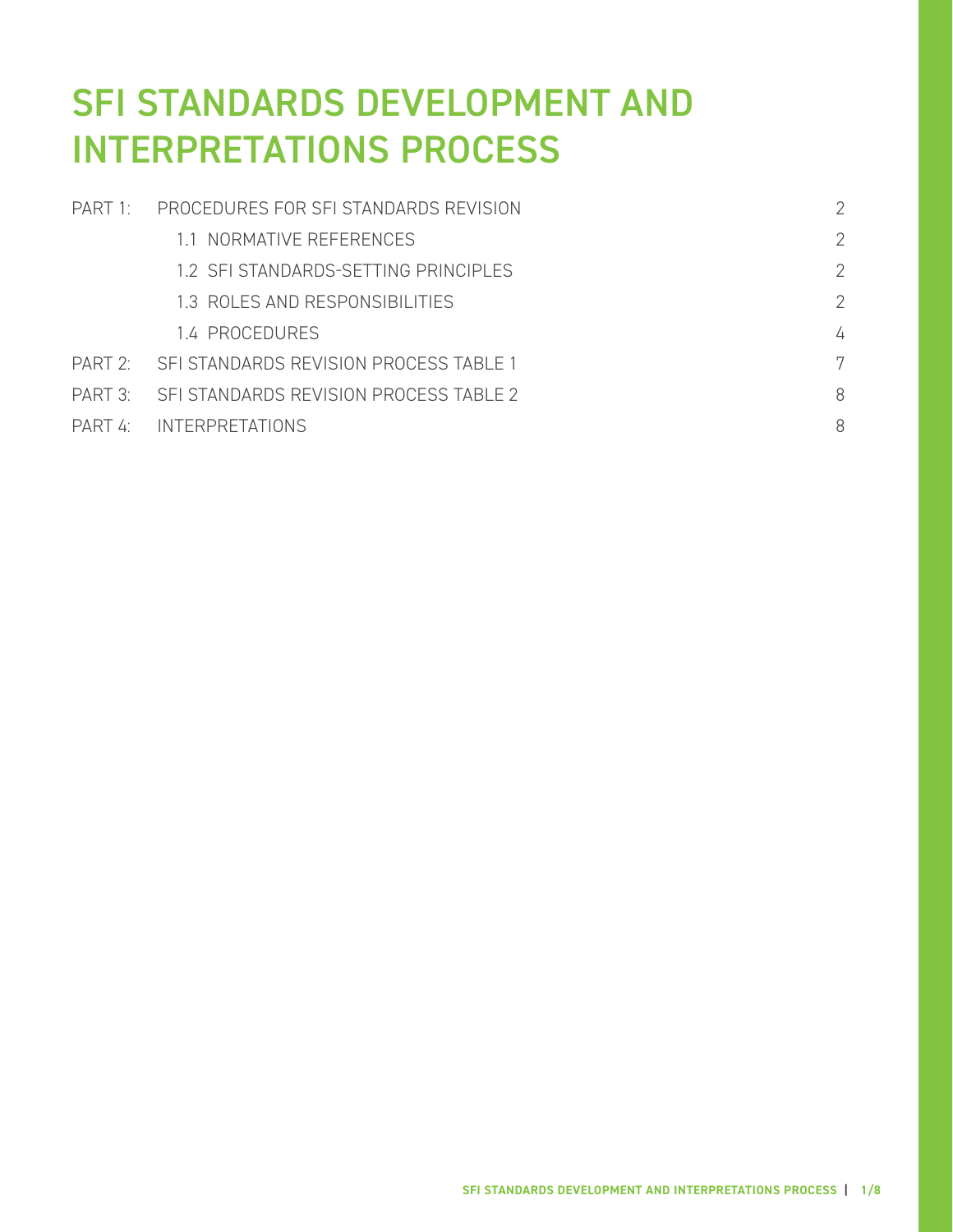### **PART 1: PROCEDURES FOR SFI STANDARDS REVISION**

#### **1.1 NORMATIVE REFERENCES**

ISO Guides are normatively referenced in these standards. For dated references, only the cited edition applies. For undated references, the latest edition of the referenced document (including any amendments) applies.

**MARGARET COMMUNITY** 

- i. ISO/IEC Guide 2, Standardization and related activities General vocabulary.
- ii. ISO/IEC Guide 59, Code of good practice for standardization.
- iii. PEFC GD 1007, Endorsement and Mutual Recognition of Certification Systems and their Revision

#### **1.2 SFI STANDARDS-SETTING PRINCIPLES**

*SFI Inc.* is organized and operated for charitable and educational purposes within the meaning of Section 501(c)(3) of the Internal Revenue Code of 1986, as amended (or the corresponding provision of any future United States Internal Revenue Code), as stated in the Articles of Incorporation, to ensure the environmental, social, and economic sustainable development of the nation's forests, for the benefit of public and private stakeholders. *SFI Inc.* has sole responsibility for all activities necessary for the development, maintenance, implementation, promotion, and continual improvement of the Sustainable Forestry Initiative® standards.

- i. The standards-setting process is governed by the key principles of: Stakeholder engagement an opportunity for meaningful participation in the process that is open to all stakeholders through participation in task groups and public consultations.
- ii. Balanced representation no single stakeholder group should dominate or be dominated in the process. While each individual is free to decide on their participation, *SFI Inc.* makes an effort to ensure that all relevant stakeholder groups are represented and considers an appropriate gender balance.
- iii. Consensus standards are developed by consensus. Any sustained opposition to specific issues is resolved by means of dialogue whenever possible.
- iv. Improvement periodic review of SFI standards seeks continual improvement and to ensure the standards continues to meet expectations of stakeholders.
- v. Transparency *SFI Inc.* ensures relevant documents are posted to the [SFI website](https://www.forests.org) or publicly available so interested parties can follow developments during and after the process.

#### **1.3 ROLES AND RESPONSIBILITIES**

#### 1.3.1 SFI Board

 *SFI* Board members include representatives of environmental, *conservation,* social professional and academic groups, independent professional loggers, small family forest owners, public officials, *Indigenous Peoples*, labor, and the forest products industry. The 18-member *SFI* Board of Directors has representatives from the main geographic regions of the U.S. and Canada and includes:

- Six directors from non-profit environmental/*conservation* organizations representing the environmental sector;
- Six directors from community or social interest groups such as universities, labor, independent professional loggers, family forest owners, Indigenous organizations, or government agencies representing the social sector, and
- Six directors from the forest, paper and wood products industry or other for-profit forest ownership or management entities representing the economic sector.

 *SFI* Board members are invited by the Board Nominations Committee to participate as directors and must be approved by the full Board. The Board is a voluntary Board.

#### 1.3.2 SFI Resources Committee

 Each *SFI Inc.* Board member appoints one person from their organization (or other organization they may choose) to serve on the *SFI Inc.* Resources Committee (RC) or the Board member may choose to represent themselves on the Resources Committee. As such, the Resources Committee has the same equal representation of social, environmental, and economic interests and geographical scope as the *SFI Inc.* Board.

#### 1.3.3 SFI External Review Panel

 The *SFI* External Review Panel is an independent panel of volunteer experts that provides diverse perspectives and expertise to the Sustainable Forestry Initiative® (SFI®) while contributing to quality assurance and continuous improvement. The External Review Panel is made up of external experts and has representatives from the main geographic regions of the U.S. and Canada where the SFI standards are applied. Panel members provide external independent oversight to ensure the standard revision process is objective and credible and that all comments are treated equally and fairly. Its membership maintains a balance of technical skills and organizational experience, with members from each of the following categories — environmental/*conservation* groups, professional/academic groups, and public agencies (*local*, state, provincial, Indigenous or federal governments). Panel members can come from universities,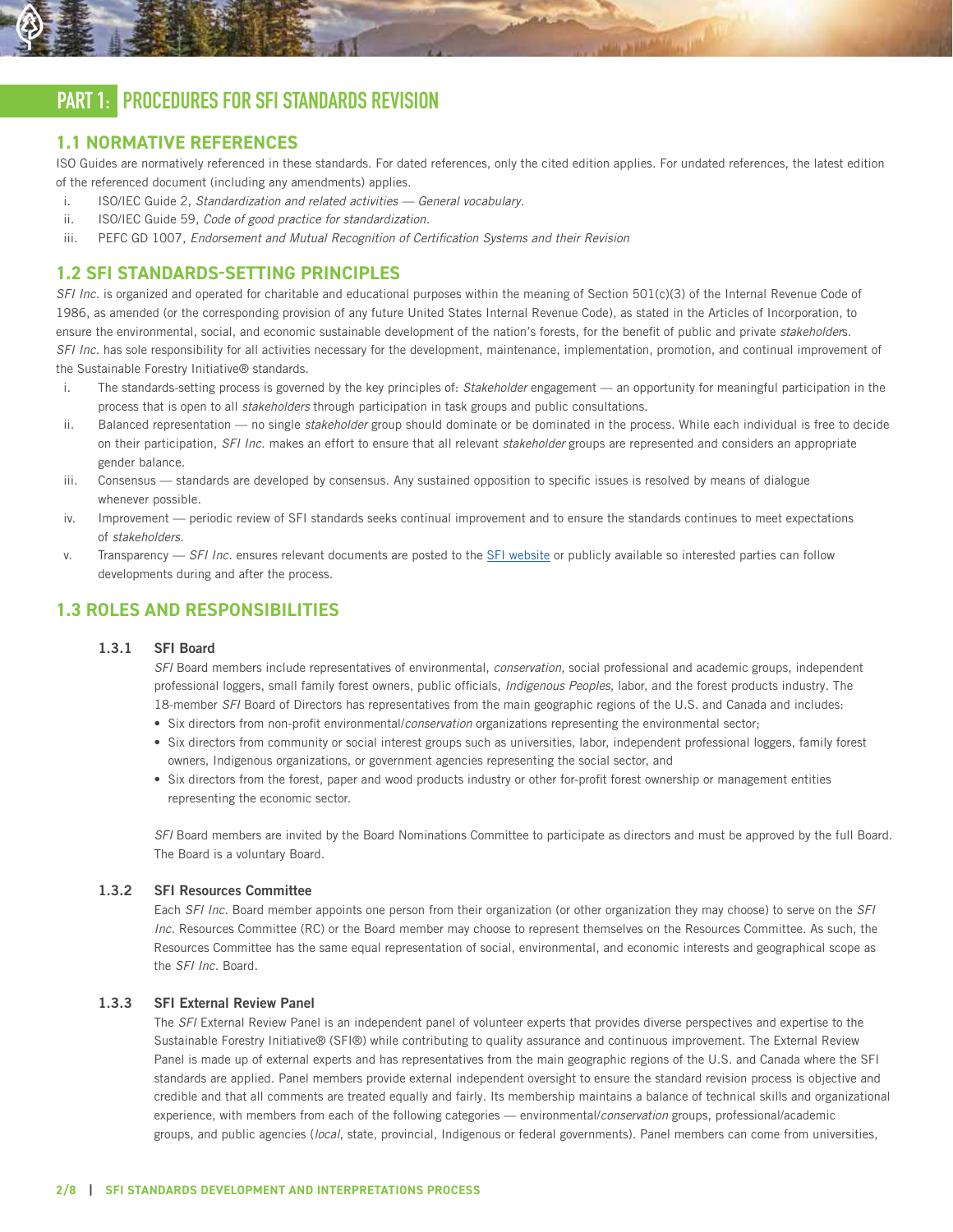government agencies, foundations, professional associations, and landowner/*conservation* organizations. The *SFI* External Review Panel selects its own members based on their individual expertise and experience, following an election process set out in its charter. It develops its own agenda to represent the public interest as an outside observer of *SFI*. All stakeholders can suggest candidates to the *SFI* External Review Panel for consideration.

#### 1.3.4 Standard Revision Task Groups

Territory of the company

 The *SFI* Standard Revision Task Group prepares the first and subsequent drafts of the revised *SFI* standards for review by the SFI Resources Committee and ultimate approval of the *SFI Inc.* Board of Directors. The Task Group is established for the duration of the standard revision until completion in 2021. There are three Task Groups: Forest Management, Fiber Sourcing and Chain of Custody & Labels.

 The *SFI* Standard Revision Task Group membership will be based on nominations received. Acceptance and refusal of nominations shall be justified in relation to the requirements for balanced representation of the Task Groups, considerations of an appropriate gender balance, relevance of the organization, an individual's competence, an individual's relevant experience and resources available for standard-setting. For the 2022 SFI Standards revision process all task group nominations received were accepted.

Under the direction of the respective Task Group Chairs, the Task Groups shall review all submitted comments from the first and second public comment periods and Standard Revision Workshops and webinars that correspond to each task group's focus area. The Task Groups will then prepare revised Standards text (first and subsequent drafts) for review by the *SFI* Resources Committee, incorporating their feedback as required.

To ensure a balanced representation of interests, the Task Groups shall:

a. consist of the following interest groups:

- Forest owner/manager
- Manufacturer/processor/trader of forest-based products
- *Conservation* organization
- Customers & consumers
- Scientific and technological community
- Logging professionals
- Workers & trade unions
- *Indigenous Peoples*
- Government
- Education/academic group
- Social-purpose organization
- b. include stakeholders with expertise relevant to the subject matter of the standard, those that affected by the standard, represent the geographical scope of the standard and those that can influence implementation of the standard.

In order to achieve balanced representation, to the extent possible, all identified stakeholder groups are represented. Participation targets of key stakeholders will be set and *SFI Inc.* will proactively seek their participation by using outreach such as (but not limited to) personal emails, phone calls, meeting invitations etc. When a stakeholder group is not represented and key stakeholders cannot be encouraged to participate, *SFI Inc.* may consider alternative options.

Activities of the Task Group shall be organized in an open and transparent manner where:

- a. working drafts shall be available to all members of the Task Group,
- b. all members of the Task Group shall be given meaningful opportunities to contribute to the development or revision of the standard and to provide feedback on working drafts, and
- c. feedback and views given by any member of the Task Group shall be considered in an open and transparent way where the outcome of these considerations is recorded.

The decision of the Task Groups to recommend the drafts for review and approval by the Resources Committee shall be taken on the basis of consensus. In order to determine whether there is any sustained opposition, the Task Group can utilize the following methods:

- a. face-to-face meeting(s) where there is a verbal yes/no vote, a show of hands for a yes/no vote; a statement on consensus from the Chair when there are no dissenting voices or hands (votes); a formal ballot, etc.,
- b. telephone conference calls (s) where there is a verbal yes/no vote,
- c. email request to the Task Group for agreement or objection where the members provide a formal (written) response (vote), or
- d. combinations of these methods.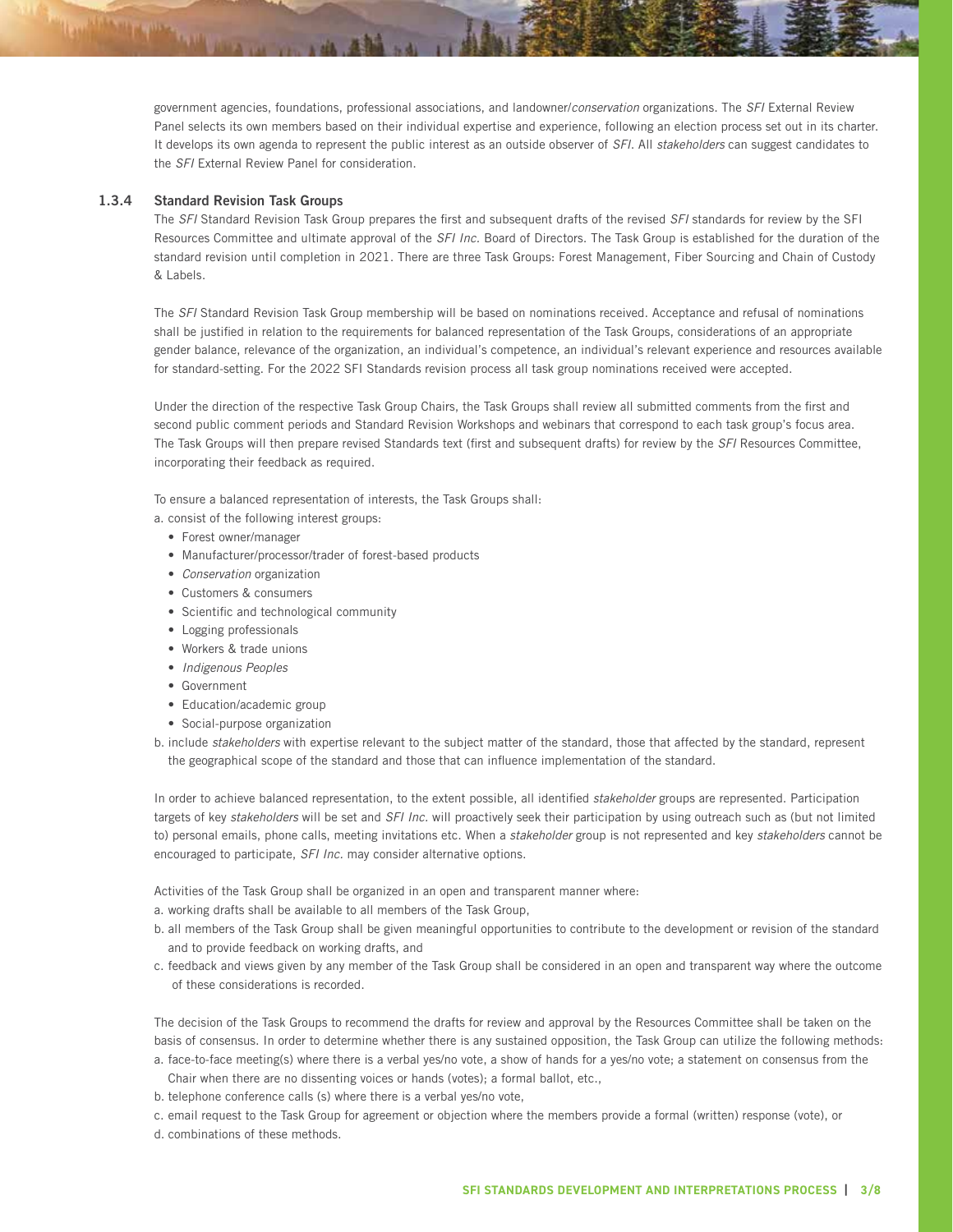Where votes are used in decision-making, *SFI* will determine and include decision-making thresholds that quantifies consensus. The threshold must be consistent with the consensus definition. However, a majority vote cannot override sustained opposition in order to achieve consensus.

**ANGEL MANAGER** 

When there is sustained opposition to a substantial issue, the issue shall be resolved using the following methods:

- a. finding a compromise through discussion and negotiation on the disputed issue within the task group,
- b. finding a compromise through direct negotiation between the stakeholder(s) making the objection and other stakeholders with different views on the disputed issue, and
- c. additional round(s) of public consultation (if necessary) where further stakeholder input can help to achieve consensus on unresolved issues. *SFI Inc.* determines the scope and duration of any additional public consultation.

#### **1.4 PROCEDURES**

The *Sustainable Forestry Initiative* standards setting process shall be on a five-year cycle, which is consistent with international protocols for forest certification standard revision cycles. The SFI standards development process is open, transparent and consensus<sup>1</sup> based and *SFI Inc.* Board decisions regarding final changes to the SFI standards shall be consistent with PEFC ST 1001: 2017 for consensus<sup>2</sup> based decision making. The SFI standards review setting process shall begin with a public notice to all stakeholders prior to the start of the process. This announcement will include the end date of the review process and the effective date for the new standards. The start of the review process will be within five years of the SFI Board approval date of the current SFI Standards and Rules (April 15, 2021) and will be communicated on the SFI website, in newsletters and emails to all stakeholders inviting comments. SFI shall identify stakeholders relevant to the objectives and scope of the standard-setting work. Stakeholders will be requested to nominate their representative(s) or themselves to Task Groups and the request to disadvantaged stakeholders and key stakeholders shall be made in a manner that ensures that the information reaches intended recipients and in a format that is easy to understand.

At the start of a review, *SFI Inc.* will evaluate the standards against appropriate PEFC International standards, national laws and regulations and other relevant standards to identify potential gaps in the standard. *SFI Inc.* will consider the latest scientific knowledge, research and relevant emerging issues. For the development of a new standard SFI will development a standard proposal document that includes:

- i. the scope of the standard,
- ii. justification of the need for the standard,
- iii. description of the intended outcomes,
- iv. assessment of potential negative impacts arising from implementing the standard, such as:
	- a. factors that could negatively affect the achievement of the outcomes,
	- b. unintended consequences of implementation,
	- c. actions to address the identified risks, and
- v. description of the stages of standard development and their expected timetable.

For a revision of a standard, SFI will develop a proposal that includes the scope of the standard and a description of the stages of the standards revision process.

SFI Inc. will initiate the periodic standard review process regardless of the information gathered from the gap analysis. Using the results from the periodic review, the SFI Board will direct whether a standard revision is warranted. If there is a circumstance whereby a need to revise the standard is not warranted, SFI Inc. will follow the requirements in PEFC ST 1001:2017, Sections 8.4 and 8.5 regarding stakeholder consultation and decision making. A stakeholder mapping exercise will be used to identify which interest sectors — both public and private — are relevant (environmental, economic, social) including stakeholders who may not be able to participate by conventional means and what means of communications will best reach each stakeholder group. This mapping exercise will be done at the beginning of each standard review process and will define who the stakeholders are and what is necessary to ensure all can participate in the process if they so choose<sup>3</sup>. The *stakeholder groups* shall be based on nine major *stakeholder groups* as defined by Agenda 21 of the United Nations Conference on Environment and Development (UNCED) in Rio de Janeiro in 1992. At least the following groups shall be included in the stakeholder mapping:

NOTE Consensus need not imply unanimity (ISO/IEC Guide 2).

<sup>&</sup>lt;sup>1</sup> General agreement characterized by the absence of sustained opposition to substantial issues by any important part of the concerned interests and by a process that involves seeking to take into account the views of all parties concerned and to reconcile any conflicting arguments.

<sup>&</sup>lt;sup>2</sup> The *SFI Inc.* Board of Directors has a balance of *stakeholders* including representatives of environmental, *conservation*, social professional and academic groups, independent professional loggers, small family forest owners, public officials, labor and the forest products industry. *The SFI Inc.* Board of Directors voting structure in the SFI Inc. bylaws defines the consensus-based approach used for final approval of revisions to the SFI Standard: a minimum of eighty percent of those present, which must include at least two representatives of each Sector [environmental, social, economic] is required to approve any action of the Board.

<sup>&</sup>lt;sup>3</sup> Stakeholders will be identified by doing a stakeholder mapping exercise that includes defining which interest sectors are relevant and why, and for each sector what are likely to be the key issues, who are the key stakeholders including those who may not be able to participate by conventional means, and what means of communication will best reach them.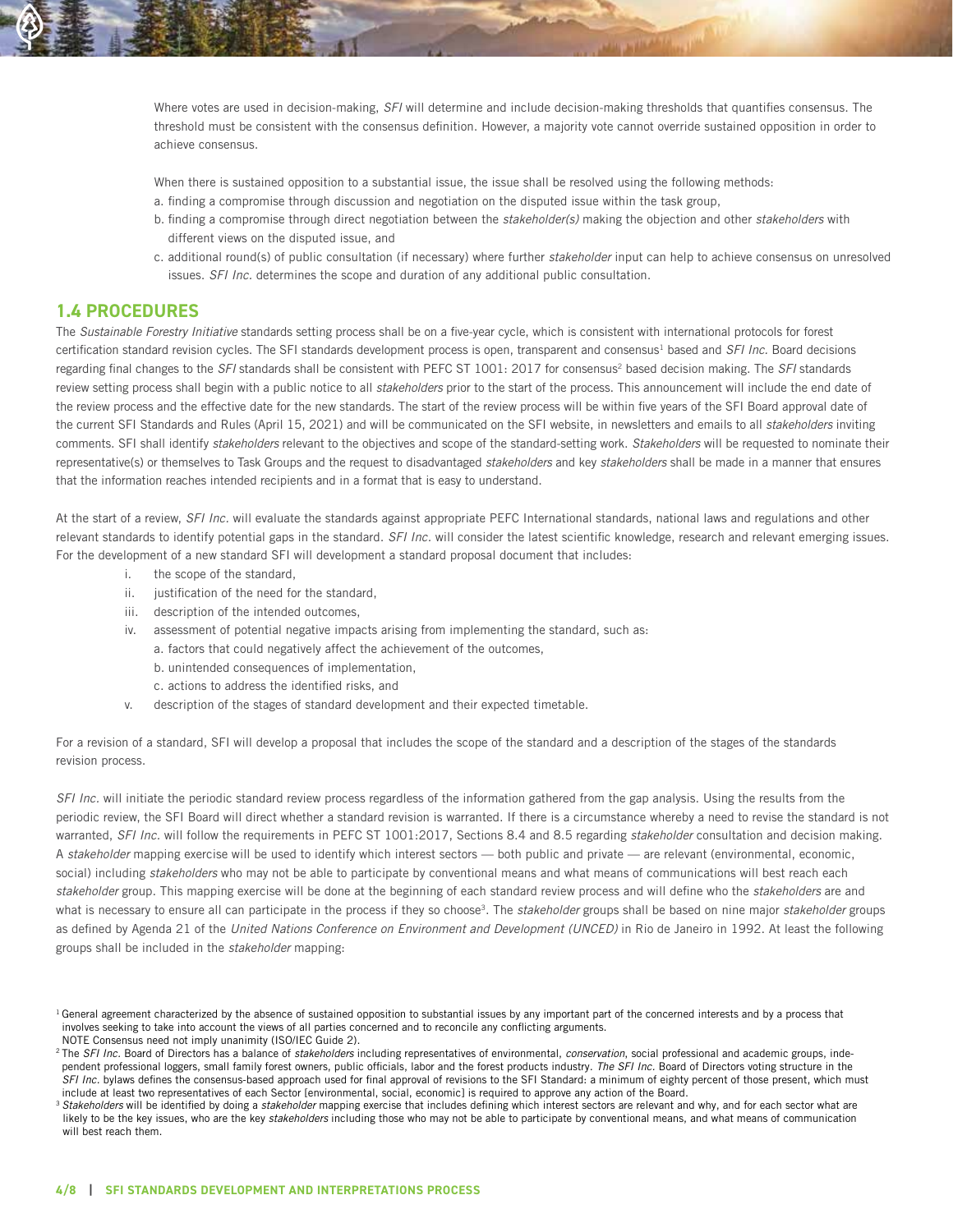- forest owners:
- business and industry;

**Local Company of Law Property Company of Law Property** 

- *Indigenous Peoples*;
- non-government organizations;
- scientific and technological community; and
- workers and trade unions.

Other groups shall be added if relevant to the scope of standard-setting activities.

Disadvantaged stakeholders and key stakeholders will be identified and any constraints to their participation in standard-setting activities will be addressed.

The process shall include an initial 30-day public comment period (the enquiry draft), and a second 60-day public comment period (the working draft). The announcement of the 60-day comment period shall include the start and the end date, shall be posted to the *SFI* website before the start date, and shall be communicated by e-mail to *SFI* stakeholders identified by the *SFI*. A final draft shall be sent to the *SFI* Board of at least 45 days in advance of their meeting as per *SFI Inc*. by-laws.

The External Review Panel shall independently monitor the entire process including a review of all comments received on draft standards and their disposition.

Broad public and stakeholder involvement is important to *SFI*. The *SFI* standards review process shall be conducted on a national level in Canada and in the United States. Stakeholders, including disadvantaged and key stakeholders and those from the environmental community, forest products industry, private forest landowners, customers, *local* and federal government agencies, Indigenous organizations, trade associations, landowner associations, academia and all other stakeholders shall be invited to participate in the review process. The announcement of the start of the standards revision process and all subsequent public review periods shall be communicated publicly to all interested stakeholders with an invitation to provide comments on the standards and standard setting process<sup>4</sup>. SFI Inc. will review the standards and standard-setting process based on feedback received during the public comment periods.

The *SFI* standards revision process is intended to be collaborative. While consensus on proposed *SFI* standards revisions is desirable there may be issues for which consensus cannot be achieved. The Task Groups established by the Resources Committee may forward multiple recommended options to the Resources Committee. Task Group chairs shall be fair to all viewpoints; however, they are charged with moving the process forward in a timely manner. If consensus is not achieved by the Task Groups and the Resources Committee, the issue (s) will be moved forward to the SFI Board of Directors for final resolution either by consensus or according to voting procedures outlined in the [SFI Board of Director bylaws](https://www.forests.org/wp-content/uploads/SFI-Inc-Bylaws-2013.pdf). All recommendations developed by the Task Groups will be reviewed by the Board and may be accepted as is, modified, or returned to the Task Groups with instructions for additional consideration and discussion.

The draft of proposed changes (the working draft) to the *SFI* standards shall be released and published to the *SFI* website, followed by an additional 60-day public comment period to allow all stakeholders an opportunity to provide additional comments regarding proposed changes.

This draft will also be presented and discussed with Certified Organizations and all other stakeholders at regional workshops conducted by *SFI Inc.*  throughout the U.S. and Canada or via webinars. All stakeholders who have commented on proposed changes or who have proposed changes to the *SFI*  standards shall use this opportunity to raise any concerns regarding their comments and the manner in which the *SFI* standards revision Task Group addressed their comments or suggested changes.

Formal complaints regarding the disposition of comments and standard-setting activities shall be submitted in writing to the [SFI External Review](https://www.forests.org/erp/)  [Panel \(ERP\) Secretariat](https://www.forests.org/erp/) for review. The ERP shall acknowledge receipt of all complaints, gather and verify all necessary information to validate the complaint or appeal and impartially and objectively review all complaints and provide feedback to the Resources Committee regarding complaints where additional review and potential action by the Resources Committee is warranted. Once resolved, the decision on the complaint and the complaint process shall be communicated to the complainant.

The final draft of the proposed changes to the *SFI* standards shall be delivered to the *SFI Inc.* Board of Directors who will meet to discuss the *SFI*  standards draft and begin the 45-day advance notice to review proposed changes to the standards before Board approval can occur.

<sup>4</sup>The public announcement will include where to find the publicly available standards-setting procedures, the objectives, scope and steps of the standards setting process including key dates, information on how stakeholders can participate in the process, information on how to submit comments on the standards and how to be involved in standards revision workshops and task groups.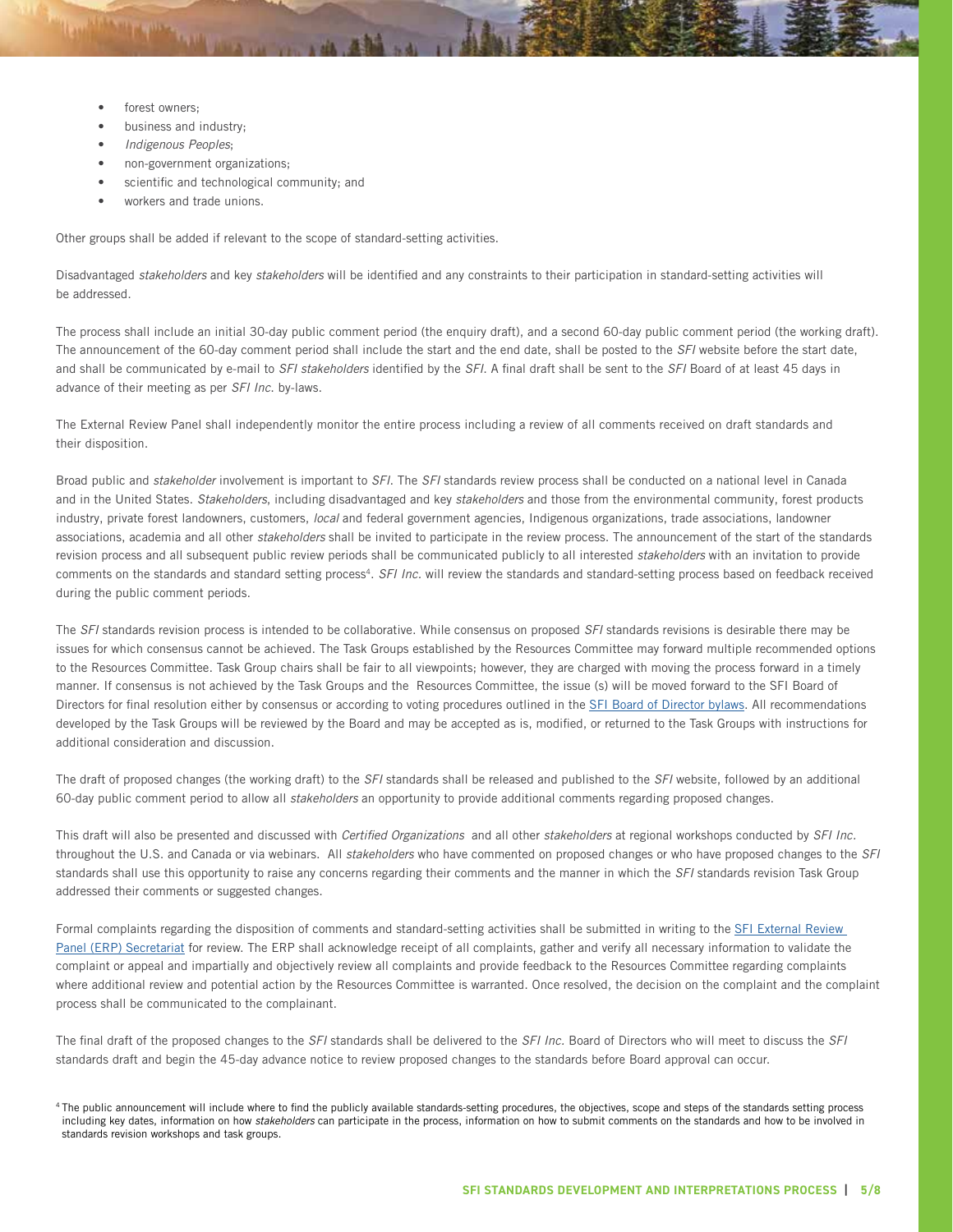Upon completion of the SFI Board 45-day advance review period the *SFI* standards shall be finalized and approved by the SFI Board and published to the SFI website. When approved standards are launched, they shall be posted to the SFI website with the effective date, a contact name and the address for *SFI Inc.* as the standard setting organization. The date of the start of the next periodic review of the standard will be posted to the SFI website. All Certified Organizations have one year to fully implement new and revised *SFI* standards elements adopted by the SFI Board of Directors. For PEFC endorsed standards, Certified Organizations shall have one year from the date of the *SFI* standards launch to fully implement the new and revised *SFI* standard requirements.

*SFI Inc.* shall maintain records regarding all comments and their disposition for review by the independent External Review Panel. All comments will be considered carefully, and records of their disposition maintained for a minimum of five years and posted to the [SFI website](https://www.forests.org). As in any review process, it is not necessary to agree to every suggestion, but it is important that all comments be given consideration.

These written procedures shall be publicly available to all interested parties. Additional information on the *SFI* standards revision process, regional workshop reports and stakeholder comments submitted during both public comment periods and how they were addressed shall be publicly available and also maintained for a minimum of five years.

Printed copies of the standard will be available to stakeholders and may incur a minimal charge to cover printing and shipping costs. The standards will be published in English and may be translated into other languages; if there are inconsistencies, the English version of the standard is the reference.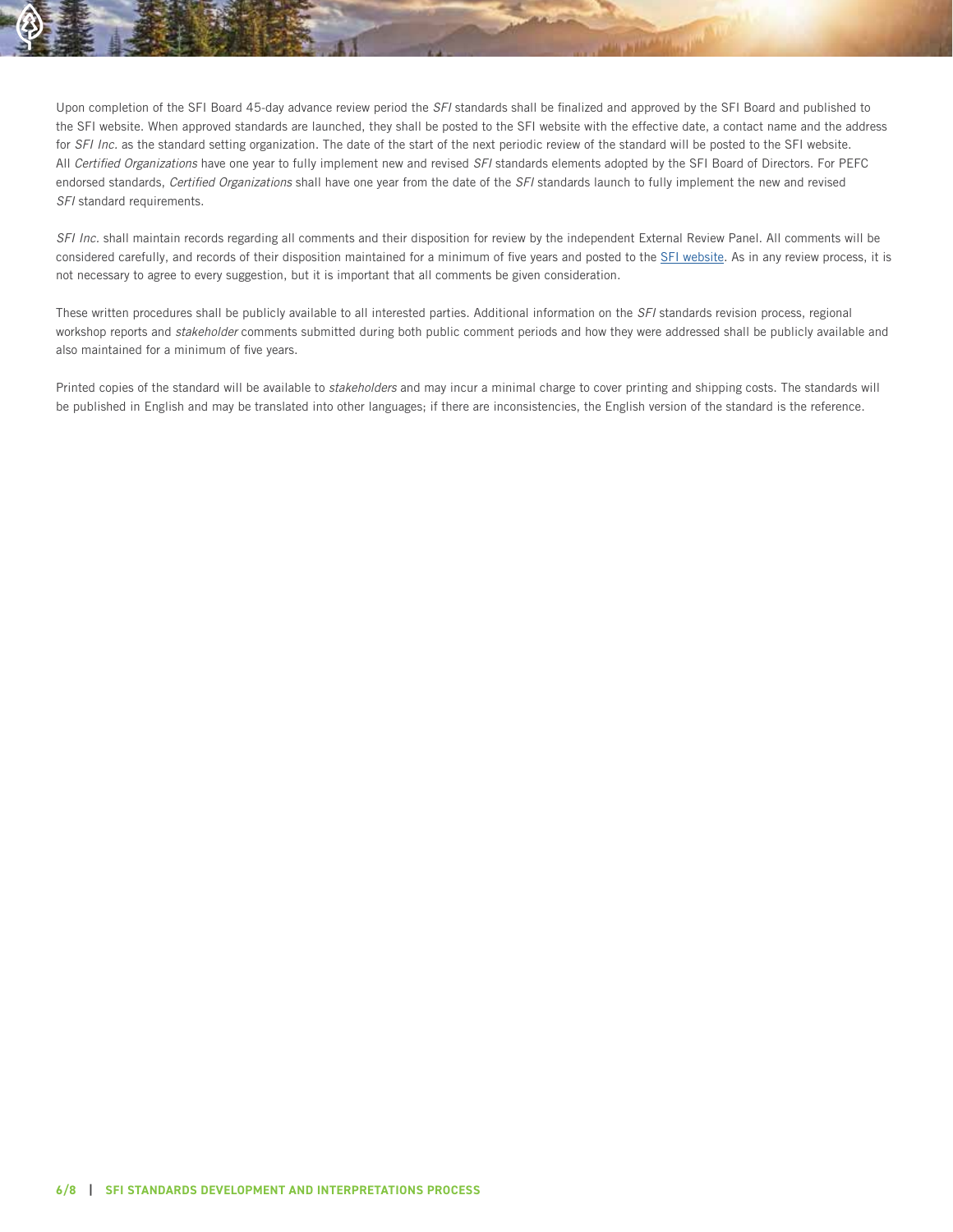## **PART 2: SFI STANDARDS REVISION PROCESS TABLE 1**

Lend of the Second September

| Duration (in months) and order of the<br>steps in the SFI Standards Revision<br>Process (Table 1 of 2)<br>pre-Oct<br>(Process 2019-Dec 2020) |  | 2019 | 2020 |  |  |  |  |  |  |  |  |  |  |  | 2021 |  |  |  |  |  |  |  |  |  |  |  |     | 2022 |
|----------------------------------------------------------------------------------------------------------------------------------------------|--|------|------|--|--|--|--|--|--|--|--|--|--|--|------|--|--|--|--|--|--|--|--|--|--|--|-----|------|
|                                                                                                                                              |  |      |      |  |  |  |  |  |  |  |  |  |  |  |      |  |  |  |  |  |  |  |  |  |  |  | lan |      |
| Stakeholder mapping exercise conducted,<br>review process, areas of focus, and timeline<br>published on SFI Inc. website                     |  |      |      |  |  |  |  |  |  |  |  |  |  |  |      |  |  |  |  |  |  |  |  |  |  |  |     |      |
| Invites to <i>stakeholders</i> sent to volunteer on<br>a SFI standards revision Task Group                                                   |  |      |      |  |  |  |  |  |  |  |  |  |  |  |      |  |  |  |  |  |  |  |  |  |  |  |     |      |
| 30-day public comment period begins -<br>open to all stakeholders                                                                            |  |      |      |  |  |  |  |  |  |  |  |  |  |  |      |  |  |  |  |  |  |  |  |  |  |  |     |      |
| First open standard revision workshop at<br><b>SFI Annual Conference</b>                                                                     |  |      |      |  |  |  |  |  |  |  |  |  |  |  |      |  |  |  |  |  |  |  |  |  |  |  |     |      |
| SFI Inc. Staff synthesize comments for<br>standards revision Task Groups                                                                     |  |      |      |  |  |  |  |  |  |  |  |  |  |  |      |  |  |  |  |  |  |  |  |  |  |  |     |      |
| Standards revision Task Groups meet and<br>prepare first draft                                                                               |  |      |      |  |  |  |  |  |  |  |  |  |  |  |      |  |  |  |  |  |  |  |  |  |  |  |     |      |
| SFI Resources Committee reviews first draft<br>of SFI standards incorporating work of the<br>Task Groups                                     |  |      |      |  |  |  |  |  |  |  |  |  |  |  |      |  |  |  |  |  |  |  |  |  |  |  |     |      |
| SFI Inc. Board meeting to review first draft                                                                                                 |  |      |      |  |  |  |  |  |  |  |  |  |  |  |      |  |  |  |  |  |  |  |  |  |  |  |     |      |
| Post comments from the first review period<br>and their disposition, publish any complaints<br>and their status/resolution                   |  |      |      |  |  |  |  |  |  |  |  |  |  |  |      |  |  |  |  |  |  |  |  |  |  |  |     |      |
| Second (final) comment period begins for 60<br>days - open to all stakeholders                                                               |  |      |      |  |  |  |  |  |  |  |  |  |  |  |      |  |  |  |  |  |  |  |  |  |  |  |     |      |
| Regional review workshops/webinars -<br>open to all stakeholders                                                                             |  |      |      |  |  |  |  |  |  |  |  |  |  |  |      |  |  |  |  |  |  |  |  |  |  |  |     |      |
| SFI Inc. Staff synthesize comments for<br>standards revision Task Groups                                                                     |  |      |      |  |  |  |  |  |  |  |  |  |  |  |      |  |  |  |  |  |  |  |  |  |  |  |     |      |
| Standards revision Task Groups meet and<br>prepare second draft                                                                              |  |      |      |  |  |  |  |  |  |  |  |  |  |  |      |  |  |  |  |  |  |  |  |  |  |  |     |      |
| SFI Resources Committee reviews second<br>draft of SFI standards incorporating work of<br>the Task Groups                                    |  |      |      |  |  |  |  |  |  |  |  |  |  |  |      |  |  |  |  |  |  |  |  |  |  |  |     |      |
| SFI Board updated on key changes in the<br>second draft of the SFI standards                                                                 |  |      |      |  |  |  |  |  |  |  |  |  |  |  |      |  |  |  |  |  |  |  |  |  |  |  |     |      |
| Task Groups work on final draft of SFI<br>revised standards                                                                                  |  |      |      |  |  |  |  |  |  |  |  |  |  |  |      |  |  |  |  |  |  |  |  |  |  |  |     |      |
| Board reviews draft SFI standards                                                                                                            |  |      |      |  |  |  |  |  |  |  |  |  |  |  |      |  |  |  |  |  |  |  |  |  |  |  |     |      |